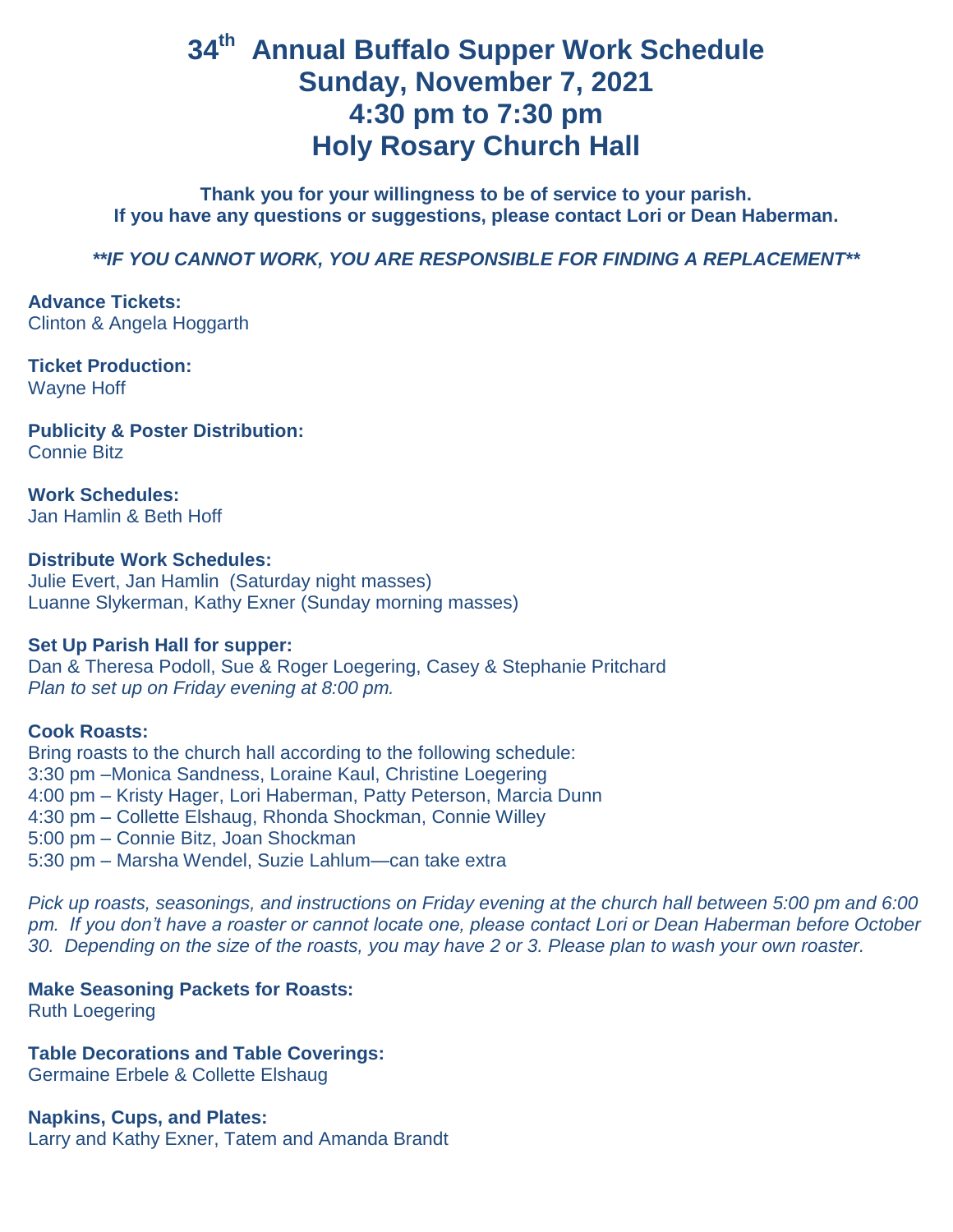#### **Cook Potatoes:**

3:00-4:30 pm –Christina Oien, Anthony Hanson 4:30-6:00 pm – Jenna Bain, Fallon Hebl

## **Potato & Milk Runner:**

4:00 pm – Lynn Arndt 6:00 pm – Luke Oien

## **Prepare Coleslaw:**

4:00 pm –Connie Willey 6:00 pm – Maxine Roberg

## **CCD Raffle:**

4:00 pm – Marianne Arndt 6:00 pm – Connie Bitz

## **Ticket Table:**

4:00 pm – Deloy & Pat Sarbaum 6:00 pm – Wayne and Lori Pritchard

## **Hosts:**

4:30 pm – Pat & Sue Quinlan (men take the tickets while women show people to their seats) 6:00 pm – Steve and Rhonda Shockman

## **Meat Carvers:**

3:30 pm – Dean Haberman, Frank VanEeden, Josh Loegering 5:30 pm – Larry Kaul, Eric Lahlum, Josh Geinert

## **Fill Meat Platters:**

4:30 pm – Bill Hanson 6:00 pm – Nathan Robbins

## **Cook Gravy:**

3:30 pm – Tayla Steffes, Loretta Worrel 5:30 pm – Julie Evert, Monica Sandness

## **Make Coffee and Fill Coffee Pots:**

3:30 pm – Kayla Kale 5:30 pm – Loraine Kaul

## **Coleslaw and Relish Trays:**

4:00 pm – Jennifer Exner & Charla Warcken 6:00 pm – Shirley Andrud & Marcia Dunn

## **Corn:**

3:30 pm – Jeanne Witt 5:30 pm – Marsha Wendel

## **Bars and Buns:**

4:00 pm – Kristy Hager, Loretta Hushka 6:00 pm – Chris Cox, Tammy Feiken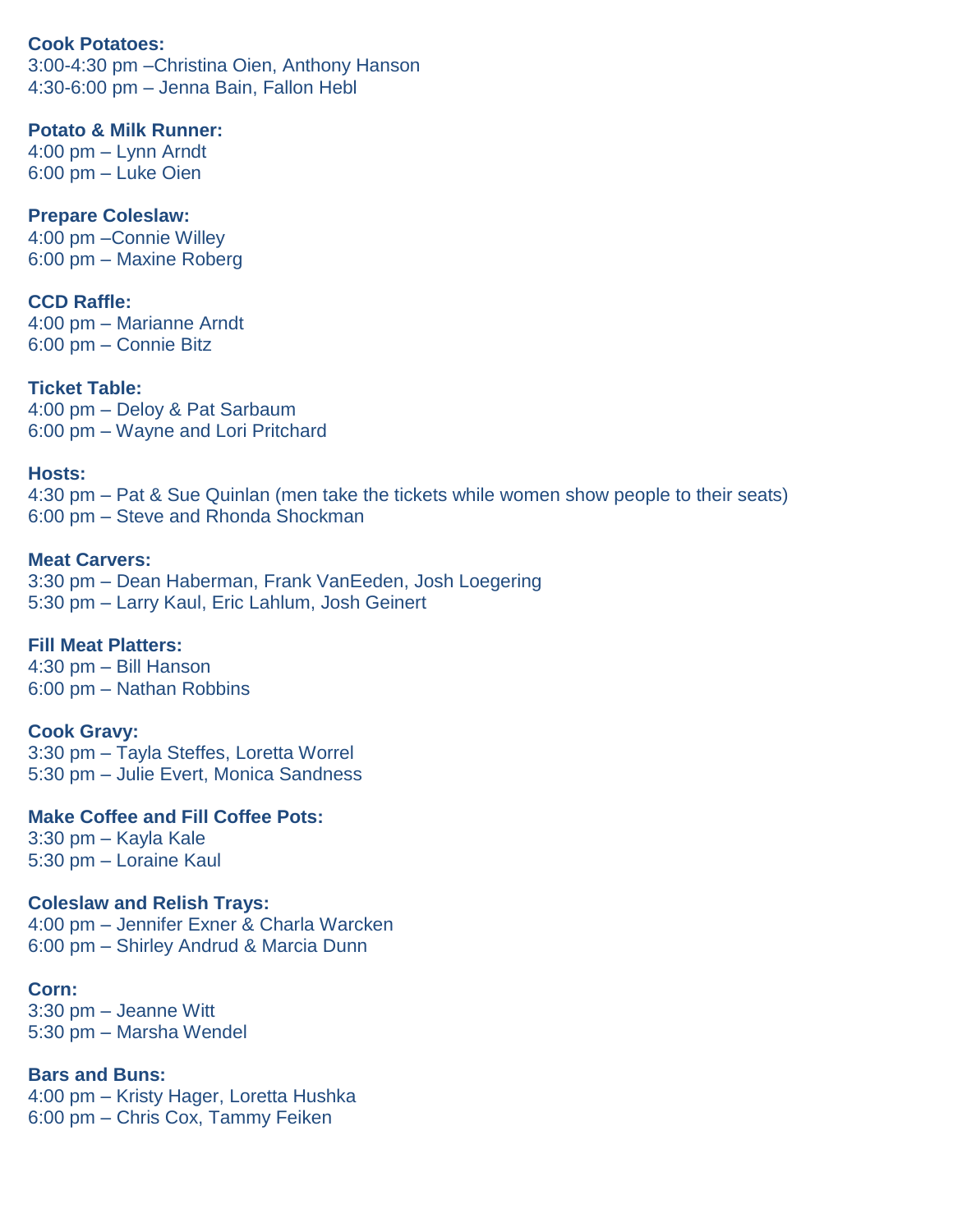## **Serving Table:**

4:00 pm – Patty Peterson 6:00 pm – Germaine Erbele

#### **Prepare Take Out Meals:**

4:30 pm – Kimberly Robbins, Tricia Arndt, Preston Arndt 6:00 pm –Karen Thielges, Abby Wald, Garrett Hebl *Need to have 4 crockpots for warming. The church has 2, Kim Robbins usually brings 2* 

#### **Help Prepare Take Out Meals & Meal Delivery:**

4:30-5:45 pm –Clint Hoggarth, Colby Thielges & Maddux Shockman 5:45-7:00 pm – Jace Duffy, Blaze Isaacson

#### **Waitresses:**

4:00 pm –Holly Braun, Holly Steffes, Emily Hebl, Tonya Shockman, Hope Coleman, Amanda Brandt, Trista **Shockman** 

6:00 pm – Beth DelaBarre, Sheila Bierman, Kelli Isaacson, Jessica Duffy, Sally Hager, Lindsay Lahlum, Clara VanEeden

*Initial table set up has salt and pepper, creamer and sugar packets, bowls of butter, silverware, placemats, and napkins. Make sure that the table is set and cleaned by bus persons in a timely fashion. Make sure hot food, bars, buns, milk, and coffee are offered to each table. Please have 1 waitress to 2 tables – help out other waitresses as necessary.*

#### **Bus Persons:**

4:15-6:00 pm –Abby Haberman, Heidi, Savanna & Clara Steffes, Brooklyn Braun, Mollie & Addie Robbins

6:00-7:45 pm –Cassie Quinlan, Jozi Duffy, Norah & Julia DelaBarre, Addie and Susanna Loegering

*Clear dirty dishes, wipe tables, and reset with placemats and cups.*

#### **Wash Dishes:**

4:30 pm – Tillie & Dennis Jensen, Mary Lee Kuske, Roxanne Cox

5:30 pm –Jake Loegering, Brent & Sara Thielges, Dennis Wendel

6:30 pm – Kasey Bitz, Gaige Dunn, Larry Exner

7:30 pm – Randall Burton, Greg Lahlum, Bobby & Sarah Frauenberg

#### **Clean Up:**

8:00 pm – Shawn Steffes, Kyle Coleman, Robert Cox, Jason Thielges, Andy Hager, Larry Hanson, Lucas Isaacson, Alvin Wald, Mick Aberle, Steve Slykerman, Willie Dunn, Jason Wald, Michael Arndt, Craig Bierman, Willie Masset, Josh Shockman, Jo Warcken, Tillie & Dennis Jensen Junior high and high school boys: Alex & Leo Lahlum, Cael Hebl, Brent Hebl, Wyatt Braun, Maddux Shockman, Jace Duffy

#### **Packaging leftover buffalo meat:**

Andy DelaBarre, Wayne Hoff

*Need to be in the back room by 7:15 pm with cashbox. Put extra buffalo into 1# packages. Buffalo will be sold at \$8 per pound.*